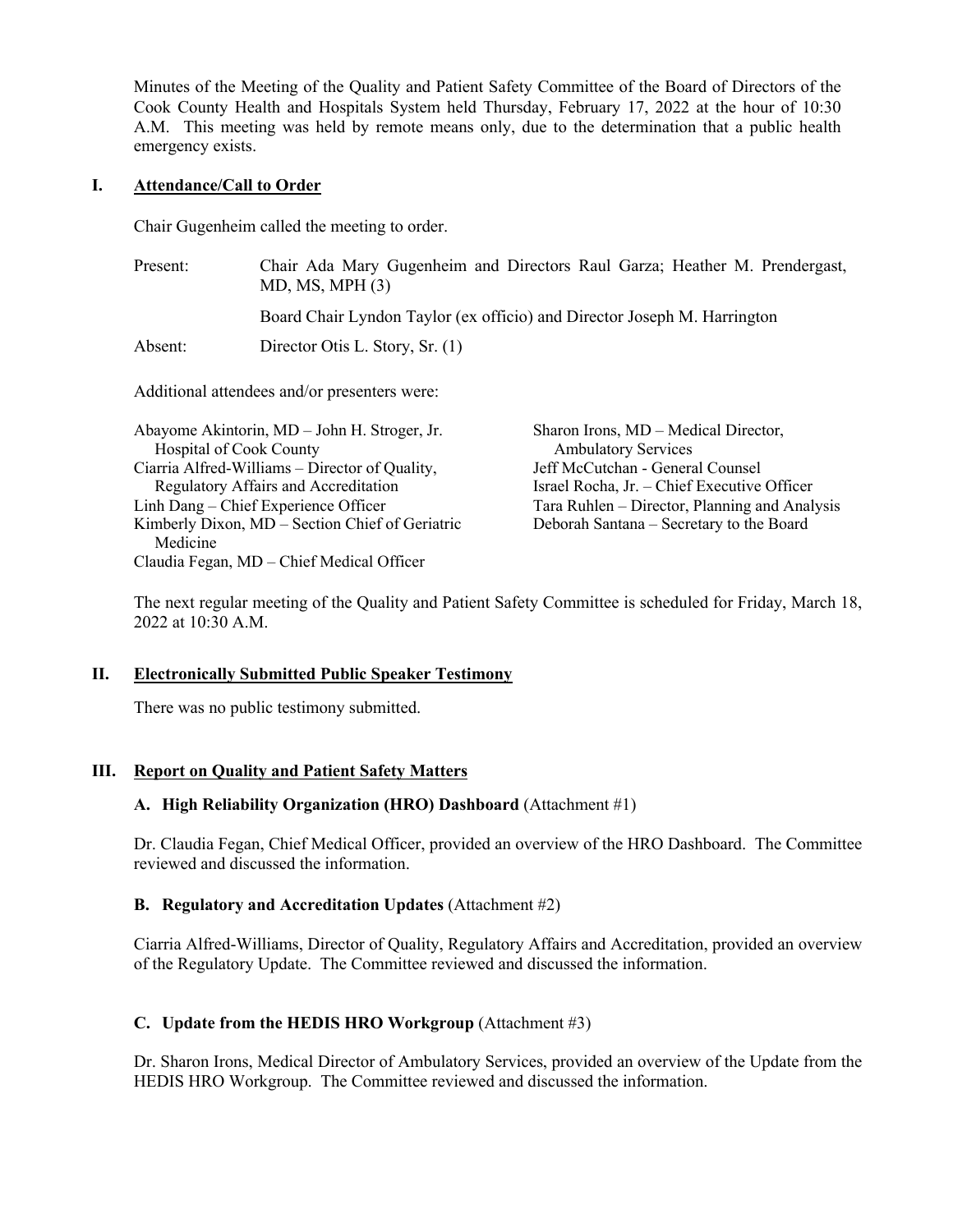## **III. Report on Quality and Patient Safety Matters (continued)**

#### **D. Update on Geriatric Services** (Attachment #4)

Dr. Kimberly Dixon, Section Chief of Geriatric Medicine, provided an overview of the Update on Geriatric Services. The Committee reviewed and discussed the information.

## **E. Introduction of Chief Experience Officer** (Attachment #5)

Linh Dang, Chief Experience Officer, provided an overview of her presentation. The Committee reviewed and discussed the information.

## **IV. Action Items**

**NOTE: action was taken on Agenda Items IV(B) and IV(C) in one (1) combined motion.**

## **A. Approve appointments and reappointments of Stroger Hospital Department Chair(s) and Division Chair(s)**

None were presented for consideration.

## **B. Executive Medical Staff (EMS) of Stroger Hospital and Medical Executive Committee (MEC) of Provident Hospital Matters**

- **i.** Receive report from EMS President
	- Receive summary of Stroger Hospital-Wide Quality Improvement and Patient Safety Committee (none presented)
	- Approve Stroger Hospital Medical Staff Appointments/Reappointments/Changes (Attachment #6)
- **ii.** Receive report from MEC President
	- Receive summary of Provident Hospital Quality and Performance Improvement Committee (none presented)
	- Approve Provident Hospital Medical Staff Appointments/ Reappointments/Changes (Attachment #6)

Dr. Abayomi Akintorin, President of the EMS of John H. Stroger, Jr. Hospital of Cook County, presented the proposed Stroger Hospital medical staff action items for the Committee's consideration.

Dr. Marlon Kirby, President of the MEC of Provident Hospital of Cook County, was unable to attend the meeting due to clinical responsibilities, so Chair Gugenheim noted that the proposed Provident Hospital Medical Staff Appointments/Reappointments/Changes is being presented for the Committee's consideration.

## **C. Minutes of the Quality and Patient Safety Committee Meeting, January 20, 2022**

Chair Gugenheim inquired whether any corrections needed to be made to the minutes.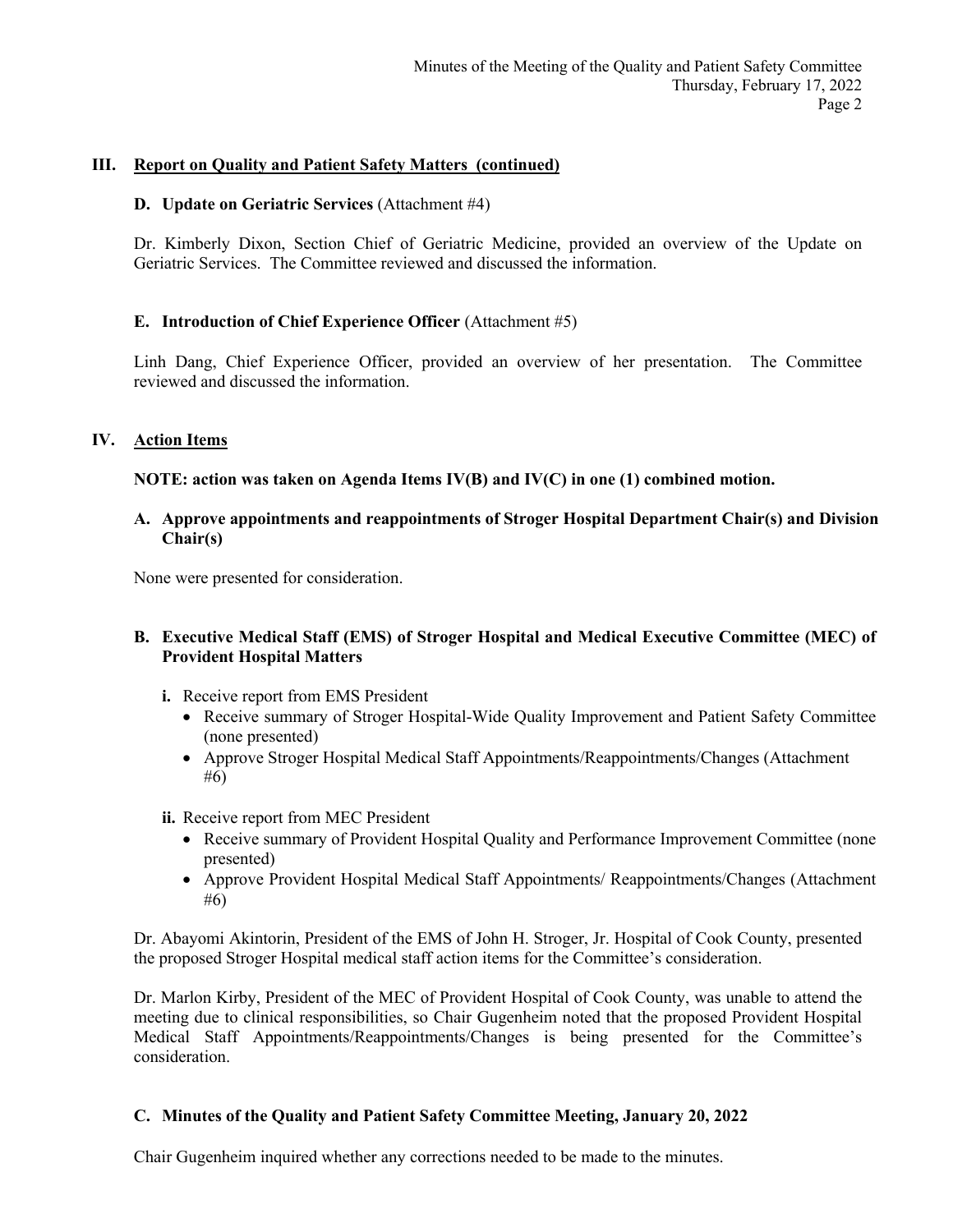## **IV. Action Items (continued)**

## **D. Any items listed under Sections IV and V**

Director Prendergast, seconded by Director Garza, moved the following:

- Approve Item IV(B) Stroger Hospital medical staff appointments, reappointments and changes;
- Approve Item IV(B) Provident Hospital medical staff appointments, reappointments and changes;
- Accept Item IV(C) January 20, 2022 Quality and Patient Safety Committee Meeting Minutes

A roll call vote was taken, the votes of yeas and nays being as follows:

Yeas: Chair Gugenheim and Directors Garza and Prendergast (3)

Nays: None (0)

Absent: Director Story (1)

THE MOTION CARRIED UNANIMOUSLY.

# **V. Closed Meeting Items**

- **A. Stroger Hospital and Provident Hospital Medical Staff Appointments / Re-appointments / Changes**
- **B. Claims, Litigation and Quality and Patient Safety Matters**
- **C. Matters protected under the federal Patient Safety and Quality Improvement Act of 2005 and the Health Insurance Portability and Accountability Act of 1996**
- **D. Quarterly Quality and Patient Safety Reports**

Director Prendergast, seconded by Director Garza, moved to recess the open meeting and convene into a closed meeting, pursuant to the following exceptions to the Illinois Open Meetings Act: 5 ILCS 120/2(c)(**1**), regarding "the appointment, employment, compensation, discipline, performance, or dismissal of specific employees of the public body or legal counsel for the public body, including hearing testimony on a complaint lodged against an employee of the public body or against legal counsel for the public body to determine its validity," 5 ILCS 120/2(c)(**11**), regarding "litigation, when an action against, affecting or on behalf of the particular body has been filed and is pending before a court or administrative tribunal, or when the public body finds that an action is probable or imminent, in which case the basis for the finding shall be recorded and entered into the minutes of the closed meeting," 5 ILCS 120/2(c)(**12**), regarding "the establishment of reserves or settlement of claims as provided in the Local Governmental and Governmental Employees Tort Immunity Act, if otherwise the disposition of a claim or potential claim might be prejudiced, or the review or discussion of claims, loss or risk management information, records, data, advice or communications from or